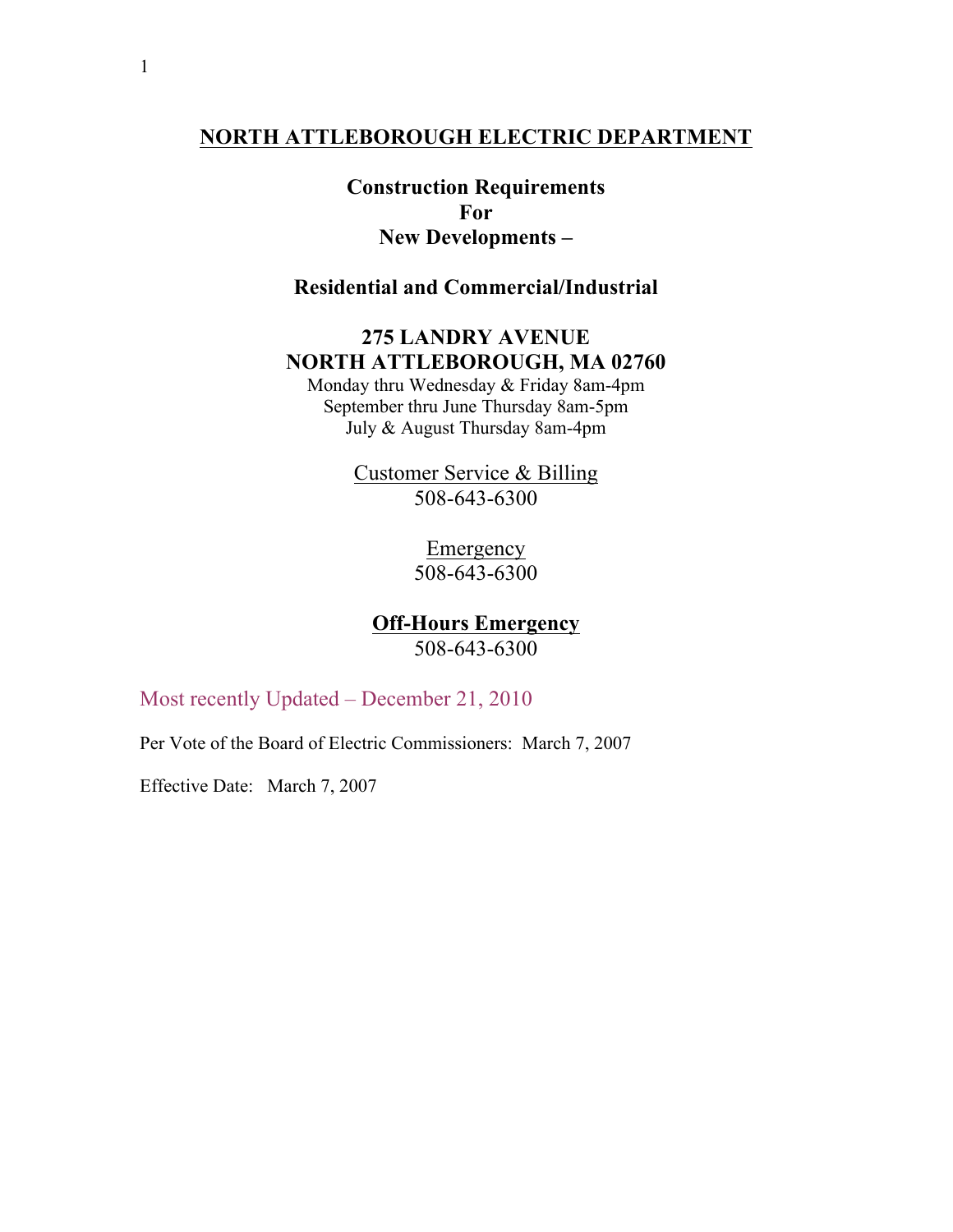#### **LEGISLATIVE HISTORY (Most Recent Action by BOELC: 12-21-10)**

Versions: Approved by the BOELC: March 7, 2007

| Amended by the BOELC: | April 26, 2007 (change from DTE to DPU) |
|-----------------------|-----------------------------------------|
|                       | (Sections 1.01(a), Sections $1.01(c)$ ) |

Amended by the BOELC: October 30, 2007 (engineering stamp requirement) (Sections 2.03, 3.03, 4.03)

**Amended by the BOELC: July 16, 2008 (1.03(d) – Electrical Clearance Requirements For New Construction, 2.02. Subdivision Plans. (also, 3.02 & 4.02), 2.03. Electrical Layout. (also 3.03 & 4.03), 2.04 Site Work. (also 3.04 & 4.04), 2.08. Trench. (also 3.08 & 4.08), 2.10. Conduit System**. (**also 3.10 & 4.10)**

**Amended by the BOELC: March 19, 2009 - Right of Department to establish Bonds. Amending sections 2.14 (existing), 3.14 (existing) and 4.13 (new)** 

**Amended by the BOELC: December 21, 2010:**

**Charging for Subdivision Plan Reviews: Includes revisions in wording and lettering of Articles 2.03 (Underground Residential Subdivisions), 3.03 (Residential Developments and Mixed Use construction - 3 Phase Distribution System), and 4.03 (Commercial/Industrial Developments) addressing the matter of NAED charging for plan reviews and the definition of the term, "Engineer"** 

**file: Policy – Construction Regulations, 12-10**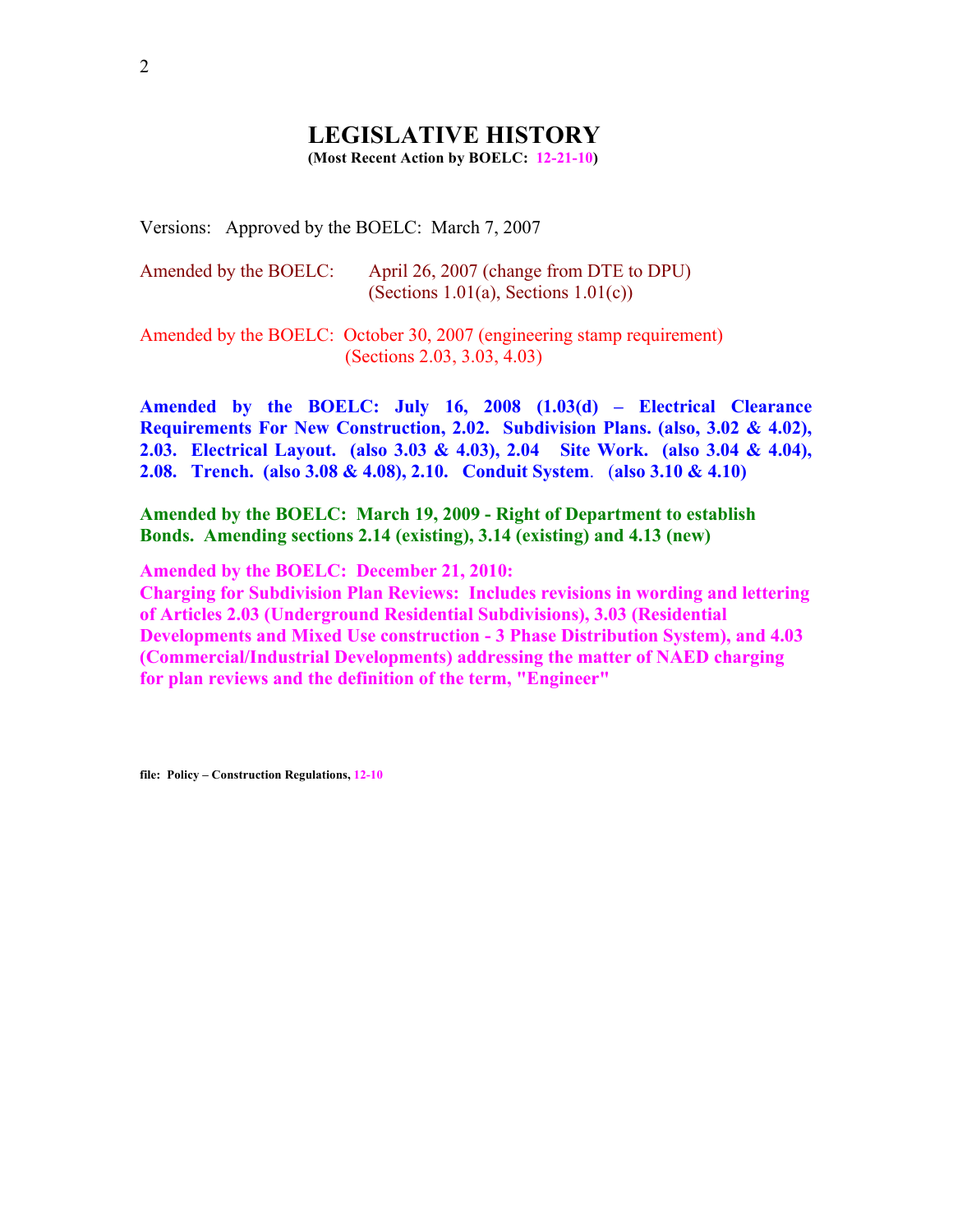## **CONTENTS**

## **ARTICLE 1.00 - General Information and Requirements**

- 1.01 Introduction
- 1.02 Department Responsibilities
- 1.03 Electrical Clearance Requirements For New Construction
- 1.04 Mixed Use Construction

### **ARTICLE 2.00 – Underground Residential Subdivisions**

- $2.01$  Purpose
- 2.02 Subdivision Plans
- 2.03 Electrical Layout
- 2.04 Site Work
- 2.05 Department Work
- 2.06 Department Responsibilities
- 2.07 Developer Responsibilities
- 2.08 Trench
- 2.09 Embankments and Slopes
- 2.10 Conduit System
- 2.11 Easement
- $2.12 Cost$
- 2.13 Street Lighting
- 2.14 Agreement

#### **ARTICLE 3.00 – Residential Developments and Mixed Use Construction Developments Served by a Three-Phase Distribution System**

- 3.01 Purpose
- 3.02 Subdivision Plans
- 3.03 Electrical Layout
- 3.04 Site Work
- 3.05 Department Work
- 3.06 Department Responsibilities
- 3.07 Developer Responsibilities
- 3.08 Trench
- 3.09 Embankments and Slopes
- 3.10 Conduit System
- 3.11 Easement
- $3.12 Cost$
- 3.13 Street Lighting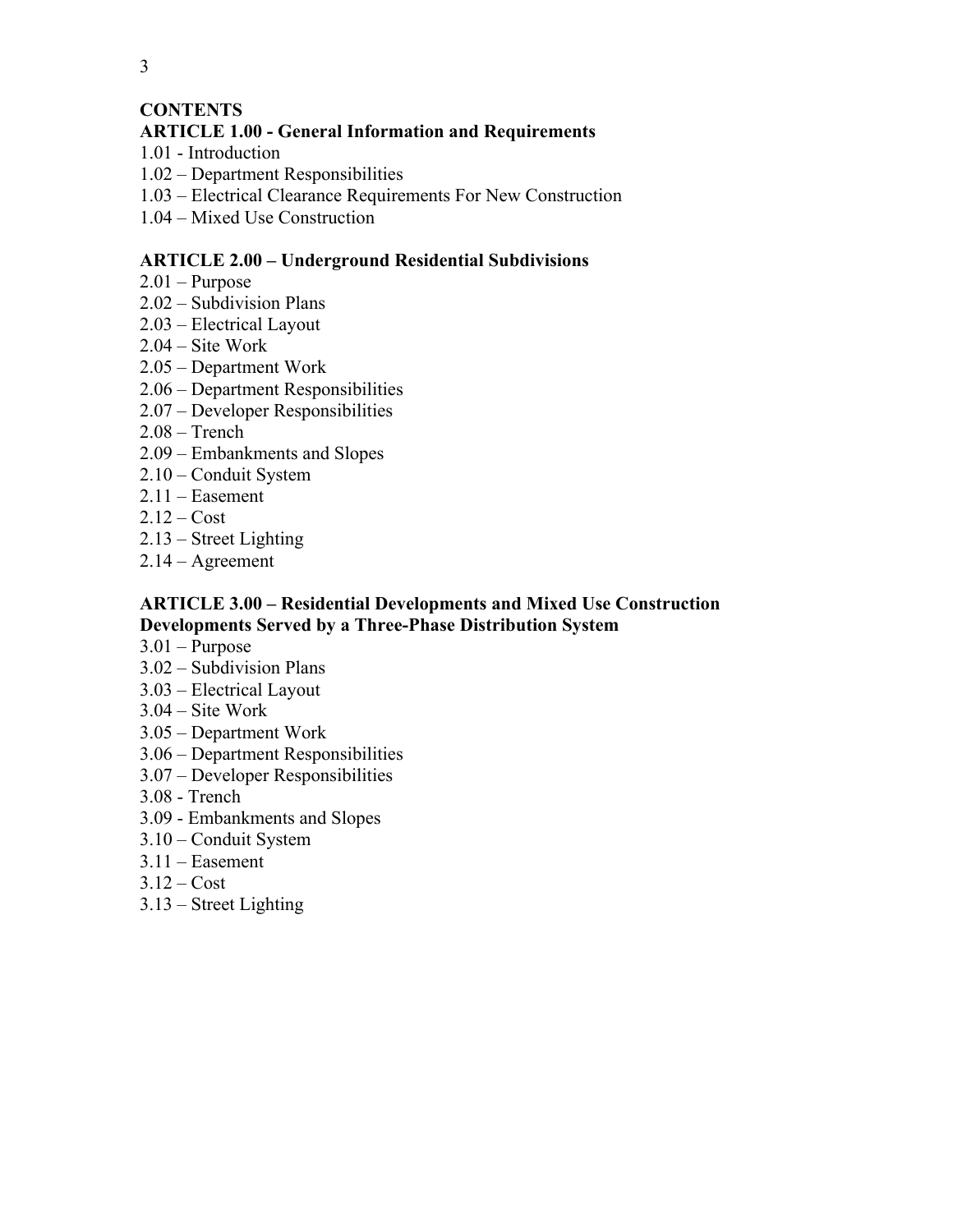## **ARTICLE 4.00 – Commercial/Industrial Developments**

- 4.01 Purpose
- 4.02 Subdivision Plans
- 4.03 Electrical Layout
- 4.04 Site Work
- 4.05 Department Work
- 4.06 Department Responsibilities
- 4.07 Developer Responsibilities
- 4.08 Trench
- 4.09 Embankment
- 4.10 Conduit System
- 4.11 Easement
- $4.12 Cost$
- 4.13 Agreement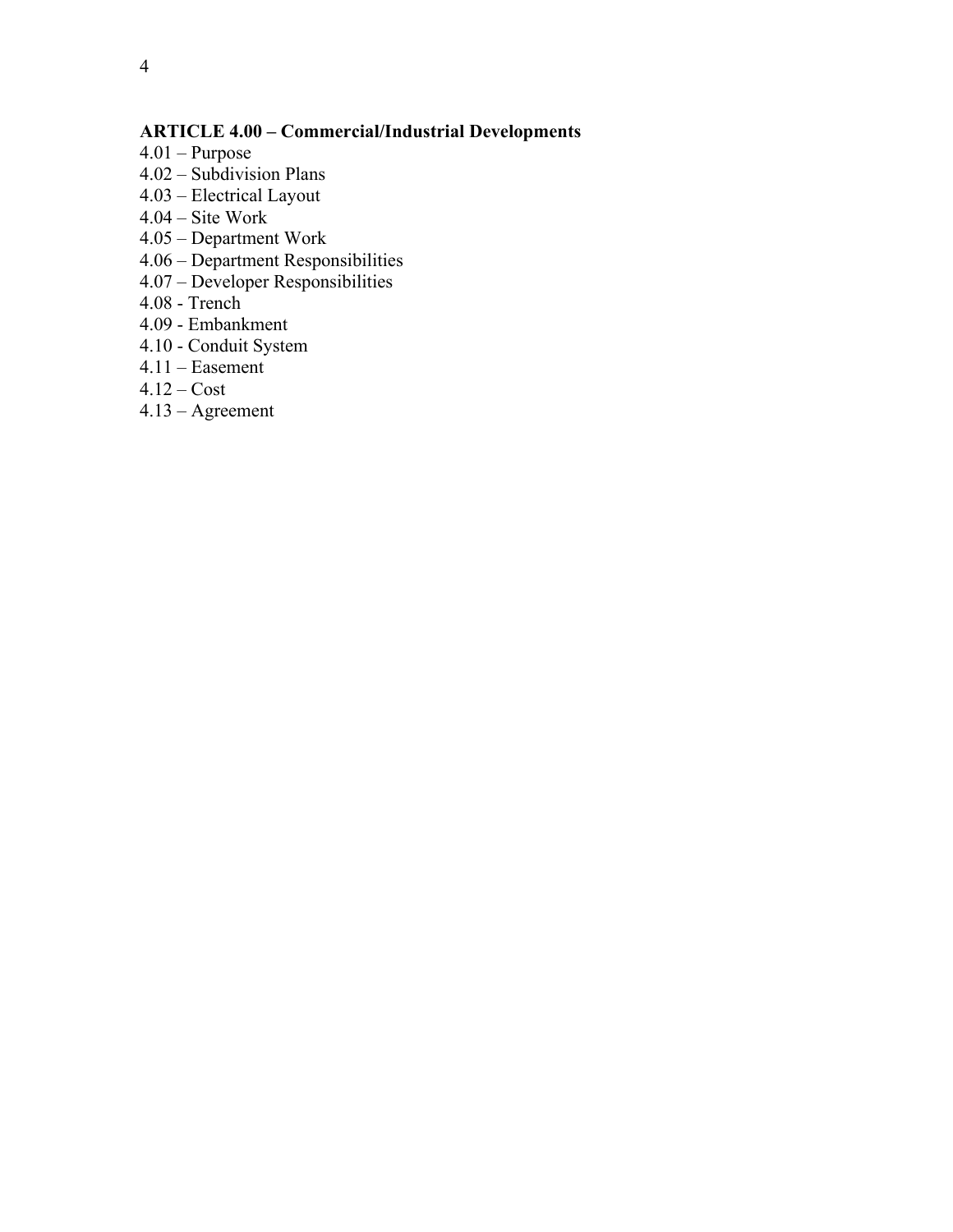#### **Article 1.00 General Information and Requirements**

#### **1.01. Introduction**

The North Attleborough Electric Department ("NAED" or "The Department") has adopted these **"Rules and Regulations for Electric Service - Construction Requirements For New Developments – Residential and Commercial/Industrial"** (herein referred to as, "Rules and Regulations") for purposes which include the following:

*1. Informing applicants seeking new or expanded electric service of the general requirements for the extension of electric services and facilities to their property.*

*2. Presenting in written form in one place the Department's general conditions and requirements for service.*

*3. Ensuring that electrical installations connected to the Department's system are performed in a standard, uniform and proper manner.* 

- a) The information and general requirements stated herein, as may be amended from time to time in writing, are an integral part of and are incorporated into the Department's Schedule of Rates and its Terms and Conditions filed with the Massachusetts Department of Utilities ("DPU"). No agent or employee of the Department is authorized to orally modify any term, provision or rate of the Department.
- b) The Rules and Regulations are in addition and supplementary to the applicable national, state and local electrical and safety code, the Department's Terms and Conditions, and to any applicable by-laws, or regulations enacted by governmental authorities having jurisdiction and any additional requirements imposed in any agreement between the Department and the applicant relating to the extension of electric services to the property..
- c) In the event that these Rules and Regulations are in conflict with any applicable DTE rule or regulation, the DPU rules and regulations shall govern until such time these Rules and Regulations have been amended to conform to any conflicting DPU rules or regulations.
- d) The Rules and Regulations are on file with the Department in its main office located at 275 Landry Avenue, North Attleborough, Massachusetts 02760.
- e) The General Manager shall be responsible for the administration of these Rules and Regulations on behalf of the Department.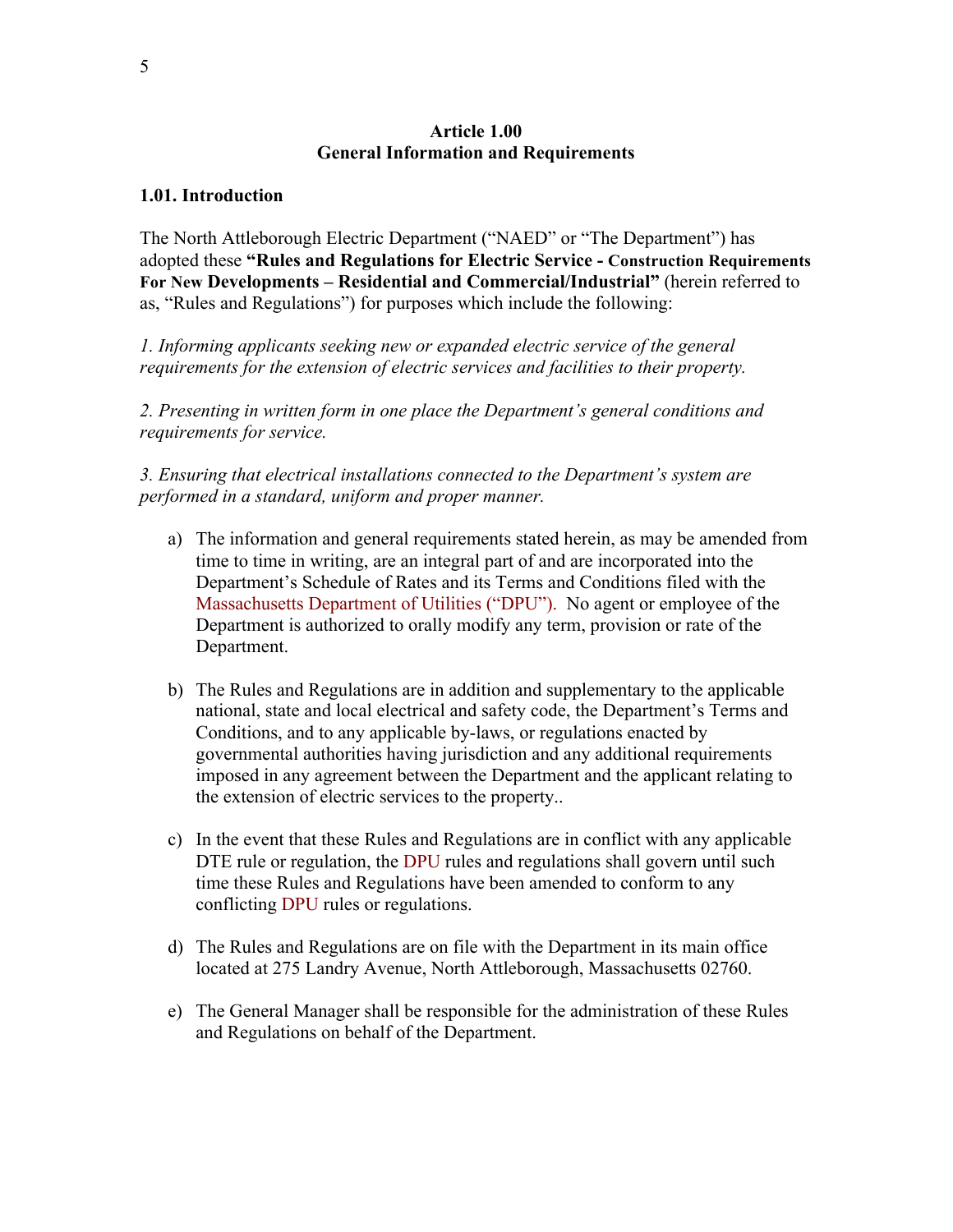#### **1.02. Installation of Service**

- a) Service can only be supplied to an applicant by an authorized agent of the Department. For purposes of these Rules and Regulations, the term "applicant" shall mean the property owner or its authorized agent seeking electric service to a new subdivision or upgraded electric service to existing renovated buildings and additions.
- b) The Department shall have no duty to coordinate other utilities' installations or facilities. The applicant should contact all other utilities in a timely manner for their requirements.

#### **1.03 – Electrical Clearance Requirements For New Construction.**

- a) A new building, renovated existing building or an addition to an existing building shall be designed such that it meets all National Electrical Safety Code clearance requirements before construction work can begin. Clearance from a building structure shall be defined as the distance from any part of the building to any point of any Department facility.
- b) Clearance requirements shall apply to above-ground Department facilities, from the building to overhead high voltage lines or secondary lines, and to ground level Department facilities, from the building to a pad mounted device (i.e. a transformer).
- c) If the new building, renovated existing building or addition to an existing building as designed or constructed fails to meet all current National Electrical Safety Code clearance requirements, such clearance violations shall be corrected before work can proceed. Violations shall be corrected to the Department's satisfaction prior to building construction, or if the building already has been constructed, as soon as possible. The Department shall not be responsible for any costs associated with the correction of clearance violation(s). The total cost shall be the responsibility of the applicant.
- d) Upon request, the Department, in its discretion, may review building plans for clearance-related issues. However, the applicant bears the **ultimate responsibility** to ensure compliance with clearance requirements.

## **1.04. Mixed Use Construction.**

- a) Mixed use facilities combine commercial and residential use in one building.
- b) Charges for mixed use construction will be established by the Department in its sole discretion. Upon the applicant's request, the Department will prepare a written estimate of the charges before any work for the extension of electric services to mixed use construction commences.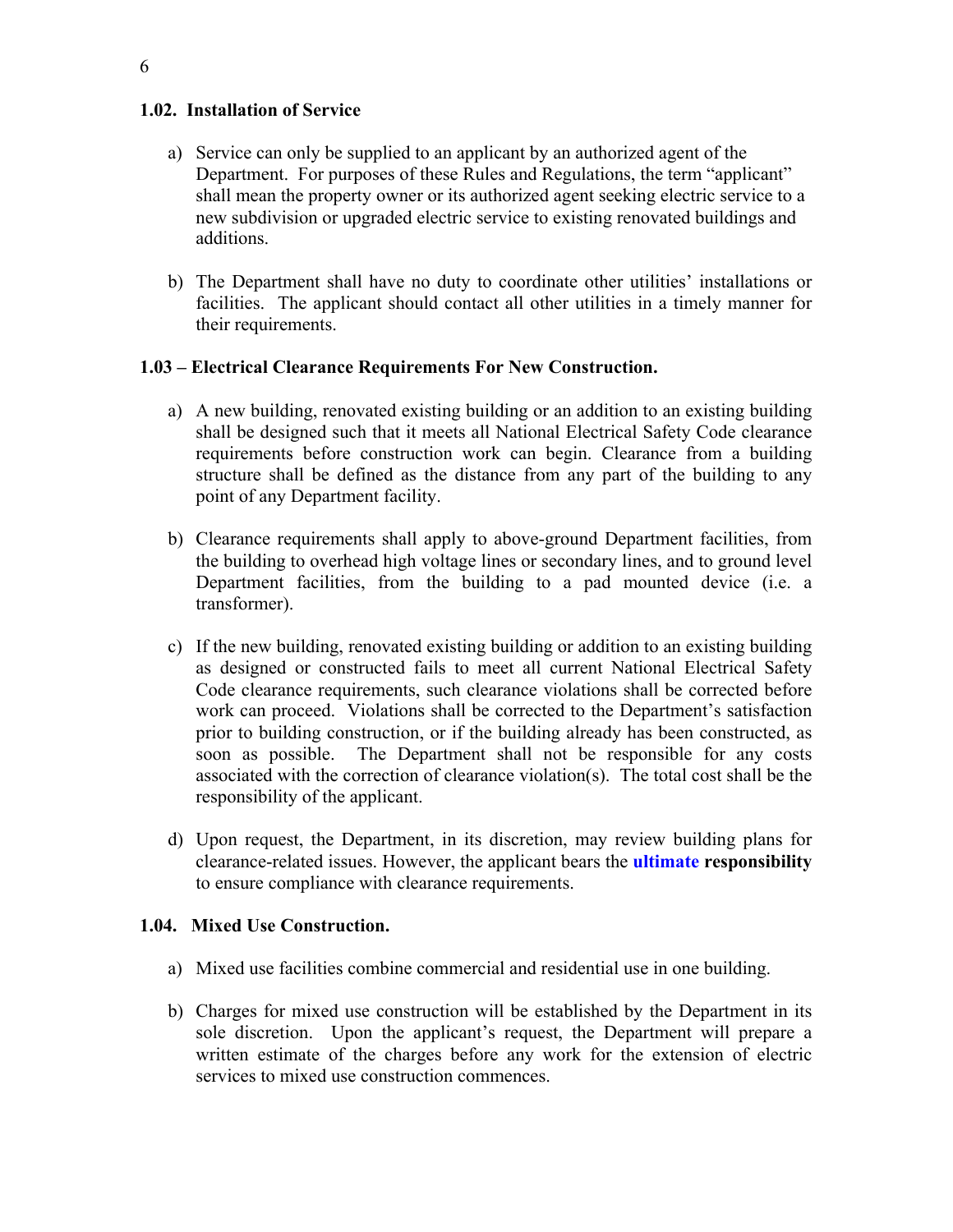#### **Article 2.00 Underground Residential Subdivisions**

#### **2.01. Purpose.**

- a) In residential subdivisions designated for underground utilities by the Planning Board, the Department will provide underground distribution system services pursuant to the following terms and conditions.
- b) Provided however, if the Department decides to serve the residential development with a three-phase distribution system, the Department, in its sole discretion, may determine that the terms and conditions of Article 300 – Residential Developments Served by a Three-Phase Distribution System, apply**.**

#### **2.02. Subdivision Plans.**

**a)** The applicant shall provide the Department with one electronic copy, in the Department's requested format, and one hard copy of the **subdivision plan prior to its approval.**

#### **2.03. Electrical Layout.**

a) The applicant shall be responsible for designing the electric layout and providing all proposed plans for the electric layout to the Department.

The design and related documentation of the electrical distribution system shall be subject to the review and approval of the Department. The electrical layout shall depict the electrical layout, including, but not be limited to, the approximate location of the riser pole, primary, manholes, high voltage lines, switchgear, transformer vaults, street lights, handholds, and the easement area.

#### b) REVIEW OF PLANS - GUIDELINES**:**

It is the policy of the department to provide three (3) project reviews of the engineering plans submitted by the applicant, without charging an applicant.

The department recommends that its reviews of the engineering plans, constitute:

- 1. A review of the preliminary plans
- 2. A review, if needed, of the plans, based upon the comments provided by the department
- 3. Final plans

The department, at its sole discretion shall determine the accuracy, responsiveness and sufficiency of the information provided by the applicant on the engineering design plans.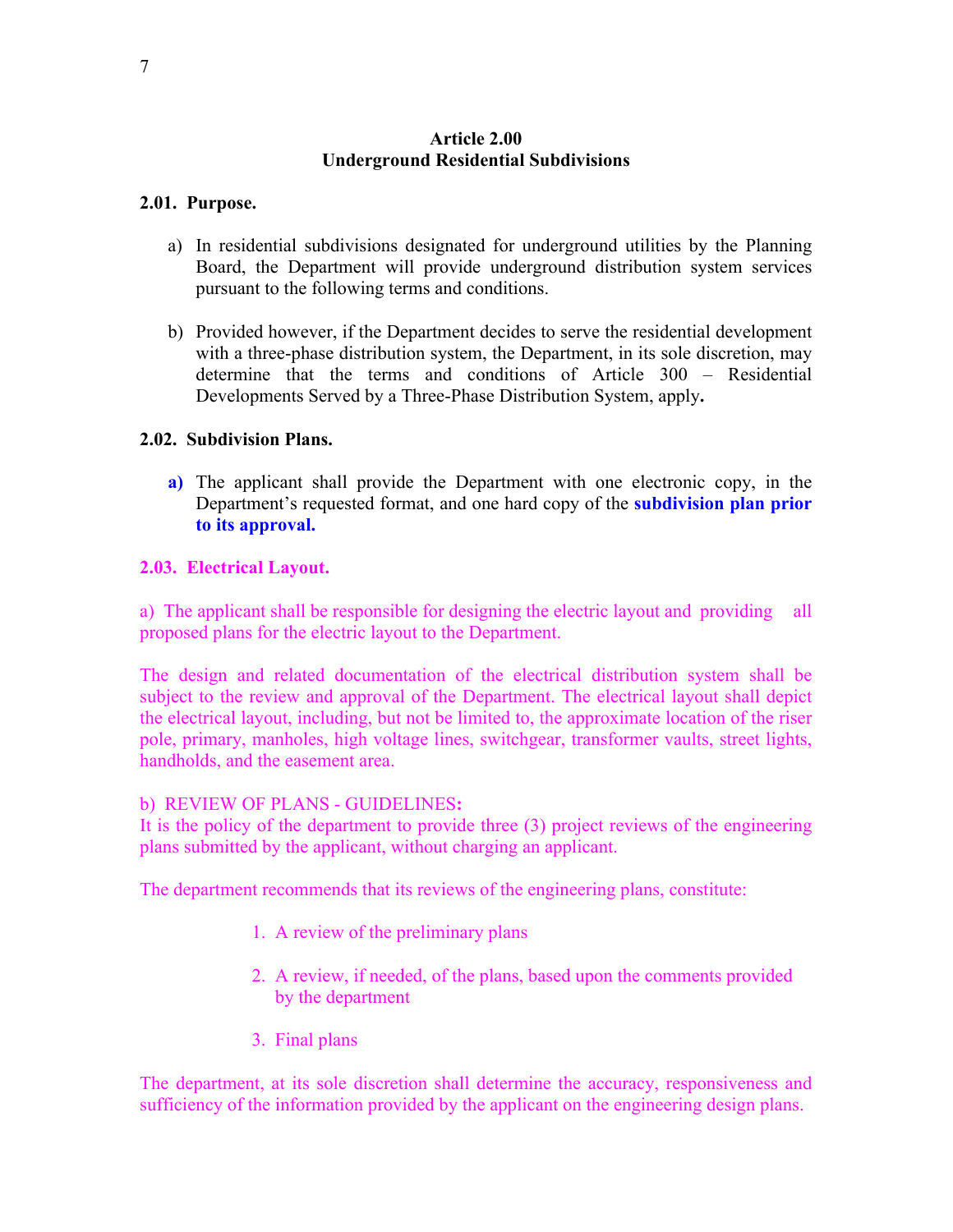If more than three (3) reviews of the project are required then the applicant shall be responsible for the department's costs relating to such review(s). The department's costs shall be determined by the General Manager and shall be predicated upon ensuring that the project plans are responsive to the department's best interests.

**NOTE:** For the purposes of information, only, each review will be different, but, as a general rule, an applicant should assume that departmental review of plans, as presented herein, will be approximately one thousand dollars (\$1,000) per review

"The Department will require that the design of the electric layout and proposed plans be reviewed and "stamped" by a Massachusetts registered professional electrical engineer."

c) An on-site meeting involving the applicant and the Department shall be conducted to review the applicant's proposed plans before NAED approval and before site work preparation can commence.

## **2.04 Site Work.**

a) The applicant shall be responsible for performing all excavation and installation of all conduit, transformer foundations, handholes and street lights as shown on the plan approved by the Department. All work shall be subject to the **inspection**  and approval of the Department to **ensure consistency with the approved electrical layout and the applicable construction specifications of the Department.** 

#### **2.05. Department Work.**

a) The Department, at the applicant's cost, will install and connect all primary, transformers and secondary cables from transformers to handholes. See Section 2.12 for costs.

#### **2.06 Department Responsibilities.**

The Department will provide at such additional cost as determined by the Department in its sole discretion:

- Specifications for all materials required to be provided and installed by the applicant;
- Transformers, high voltage and secondary cable (except services) and meters;
- Fiberglass service handhole(s); and/or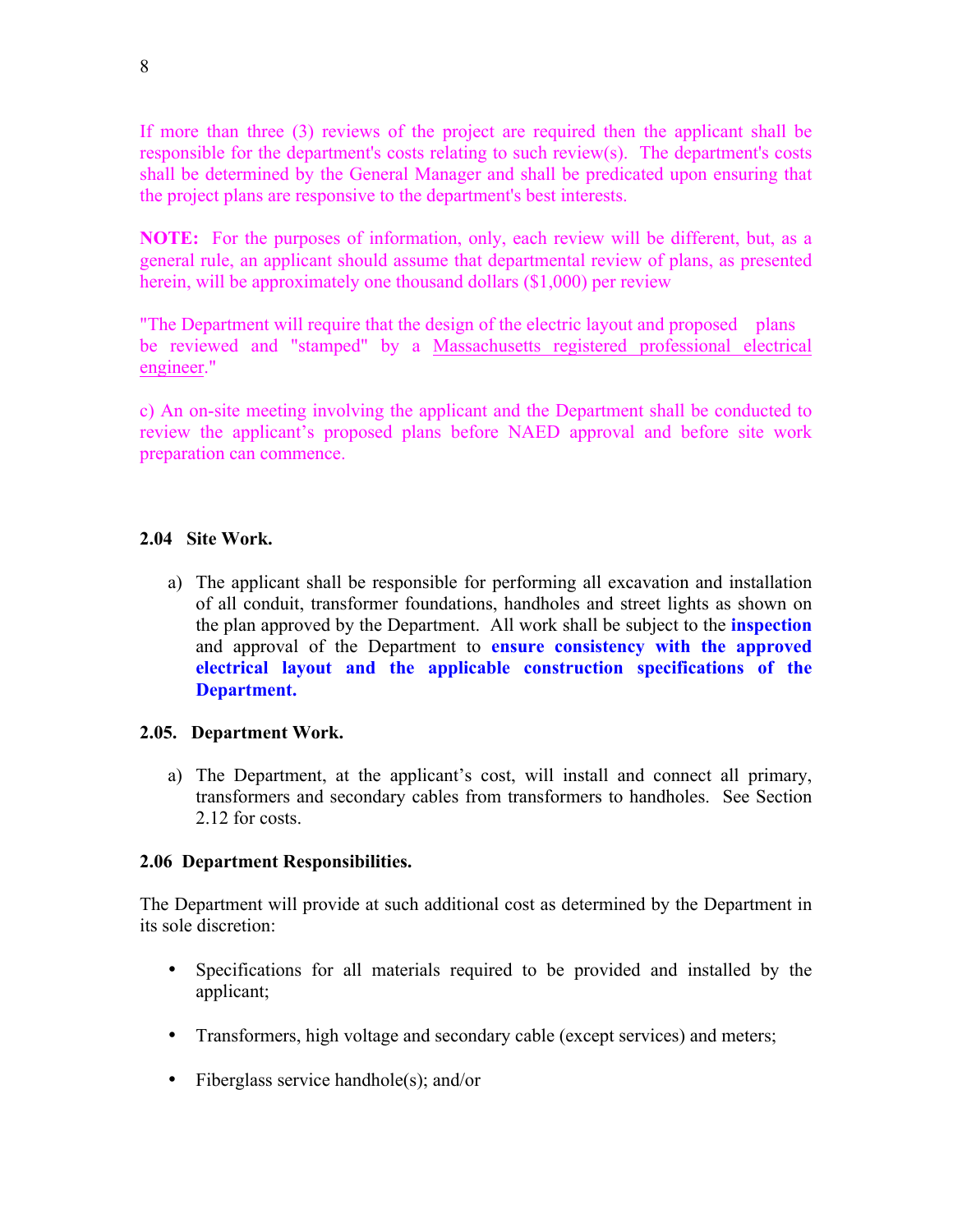• Fiberglass transformer pad foundation(s).

## **2.07. Responsibilities of the Applicant.**

The applicant will provide and install at its sole expense and per the Department's specifications:

- 2-4-to-6" PVC conduit type EB35 or schedule 40;
- 4-to-6" PVC sweeps type EB35 or schedule 40;
- 3000 PSI concrete encased electric conduit;
- Kevlar pulling/measuring tape (1800#) in all conduits;
- street light pole(s) and fixture(s) (if required) (see Section 2.13);
- 4-to-6" PVC conduit for riser pole (18" up the pole); and
- 36" PVC sweep for riser pole.
- Materials supplied by the applicant are not included in and are in addition to the costs assessed in Section 2.12.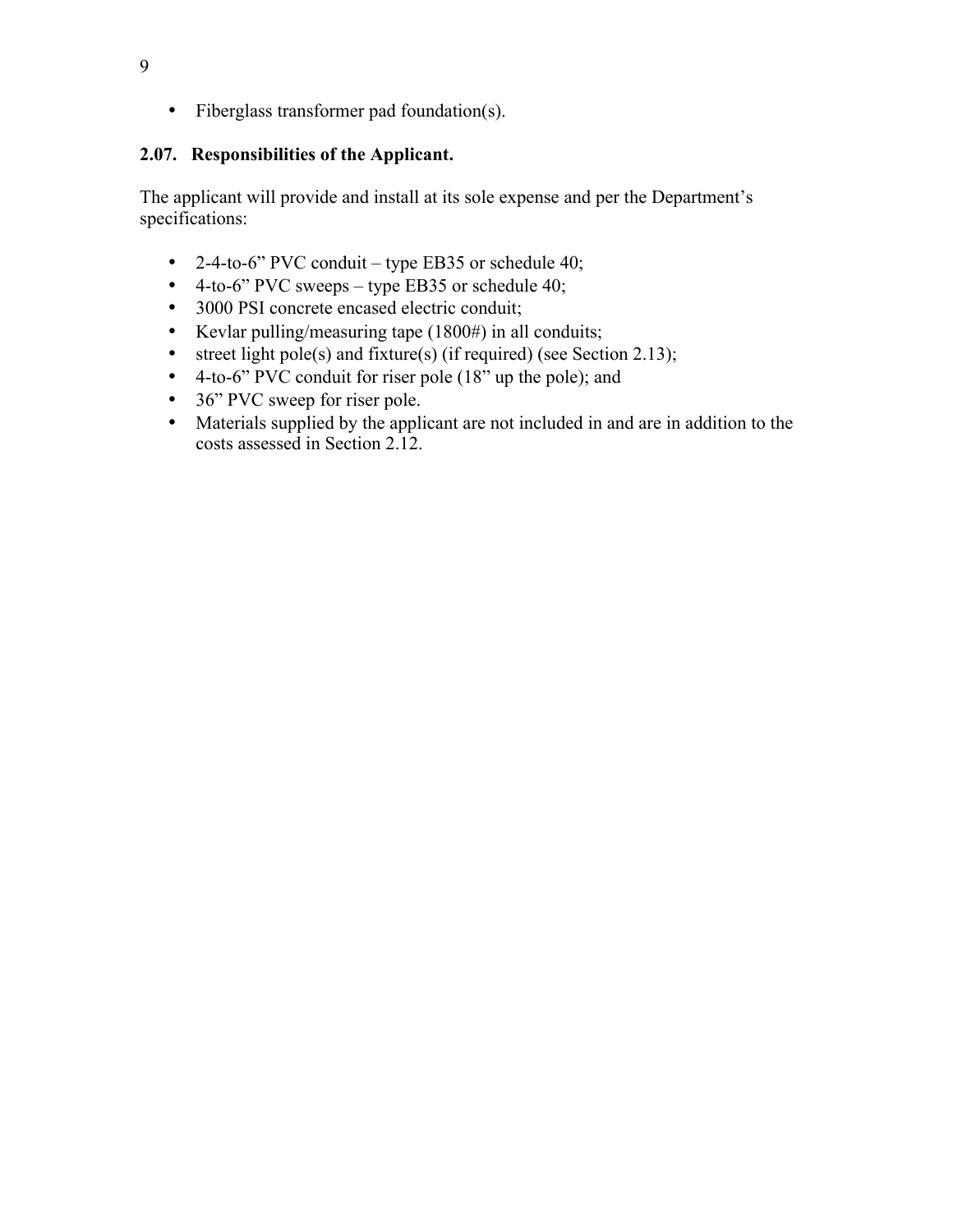#### **2.08. Trench.**

**a)** Before any backfilling or concrete encasement is done, trench work must be inspected **and approved in writing** by the Department. **The applicant should provide the Department at least 48 hours prior written notice, Saturdays, Sundays and legal holidays excluded,** before a Department representative will schedule a trench inspection**.** 

### **2.09. Embankments and Slopes.**

a) If a transformer or handhole location is required to be placed in an embankment, it shall be the responsibility of the applicant to clear and level an area of 10' around transformer for proper installation and to provide a retaining wall to protect the installation. Similarly, if a transformer or handhole must be placed on a down slope, the applicant shall build up and level an area suitable for a proper installation and provide an acceptable means to protect against washout.

## **2.10. Conduit System.**

a) Upon **final** inspection and acceptance of the conduit system by the Department, the applicant shall convey, or cause to be conveyed, to the Department ownership of the conduit system, except for high voltage and secondary service conduit on private property.. The Department reserves the right to not energize the system electrical facilities prior to the execution of a written agreement conveying such ownership of the conduit system on such terms and conditions acceptable to the Department.

## **2.11 Easement.**

- a) Where it is required that the Department's facilities be located on private property, the owners of record shall grant to the Department, without cost to the Department, perpetual rights and easements free and clear of encumbrances of record, including rights to ingress and egress, to the extent the Department deems the same necessary for the safe and adequate provision of electric service, and the form and the content of such rights and easement shall be acceptable to and approved by the Department. The applicant shall be responsible for securing such rights and easements from the owners of record.
- b) The Department reserves the right to not energize the system nor install any electrical facilities prior to the Department's receipt of an easement approved by the Department. In its discretion, the Department may commence installation or energize service upon receipt of a binding notice of intent to grant an easement to the Department issued by the property owner(s) or authorized agent(s).
- c) Under such circumstances, delays to service connections can be avoided by applying for service at the earliest possible date. Any questions or details pertaining to the required easement should be clarified with the Department.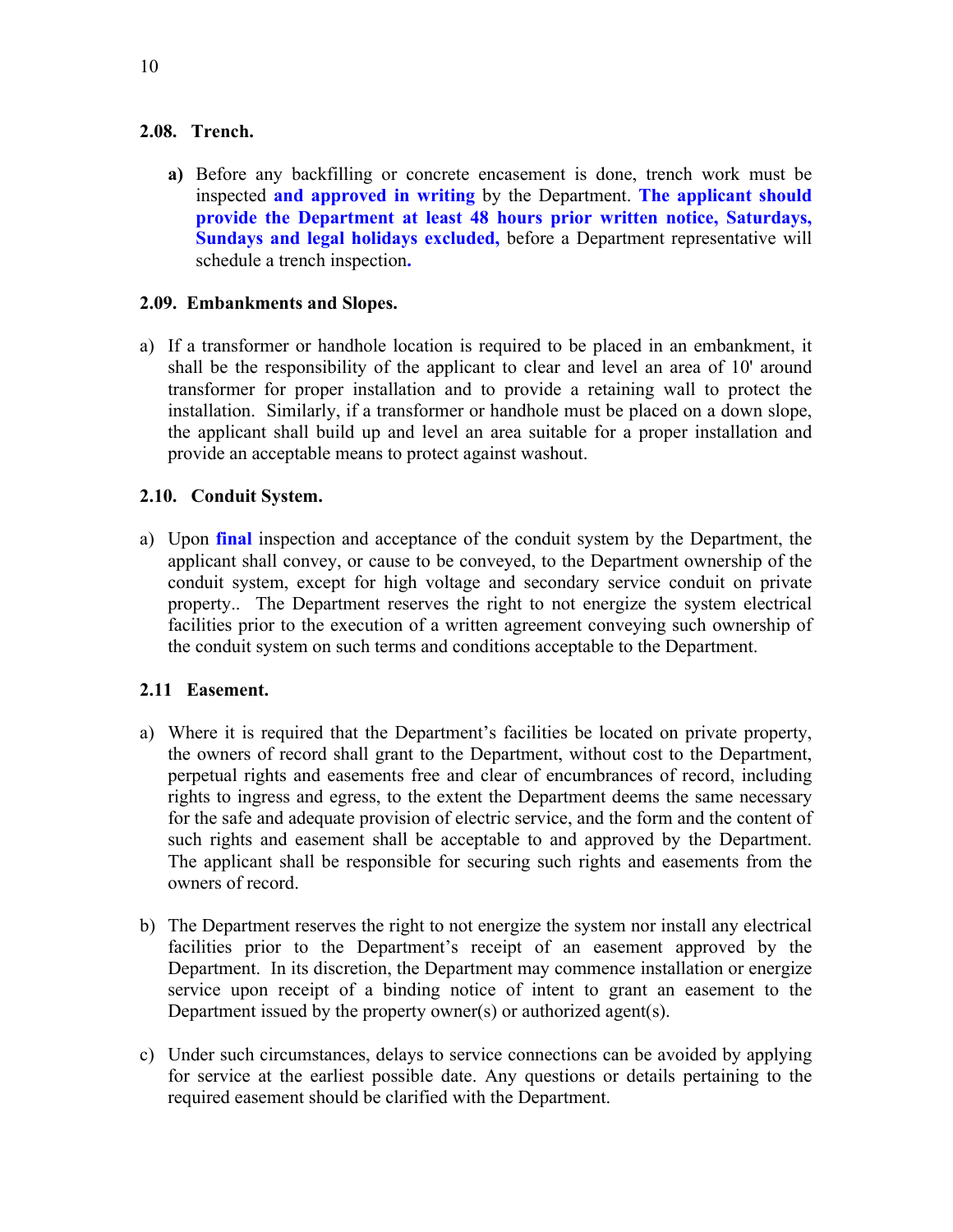## **2.12. Cost.**

- a) For Planning Board approved subdivisions with no existing electric facilities, the Department will furnish and install electrical facilities as provided in this Article 2.00 at the sole expense of the applicant. The Department will prepare an estimate of applicable charges. The estimated cost of the Department's work shall be paid prior to construction.
- b) Upon the completion of its work, the Department will prepare a final bill reflecting the actual cost of the work performed by the Department. The applicant shall pay in full the difference between the estimated cost and the final cost before the Department will provide electric service.
- c) In the case of subdivisions where the Planning Board has agreed to allow construction to proceed in "phases", the fee shall be paid based on each house lot in a given phase prior to the start of construction of electric facilities.
- d) The applicant shall be responsible for costs of its own work, equipment and materials. Additional costs may be incurred for street lighting services under Section 2.13.

#### **2.13. Street Lighting.**

- a) For subdivisions requiring street lighting, the Department will supply the street light pole(s) and fixture(s) per Department specifications. The applicant shall be responsible for the cost of the street light poles and fixtures and for installing the fixture per Department specifications as well as the secondary supply for the street light.
- b) At an additional cost, the Department will install the street light head(s) and connect the street light wires at the source end.
- c) The Department will own and maintain the street light system until the street becomes an accepted public way. At which time, ownership of the streetlights shall be transferred to the Town. Until ownership of the streetlights is transferred to the Town, the applicant shall be responsible for all maintenance costs.
- d) Prior to the Department energizing a street light, the applicant shall submit a security deposit in the amount of \$100 per light to cover the cost electricity.
- e) The applicant shall be responsible for the cost of electricity for the street lights until the street becomes an accepted public way.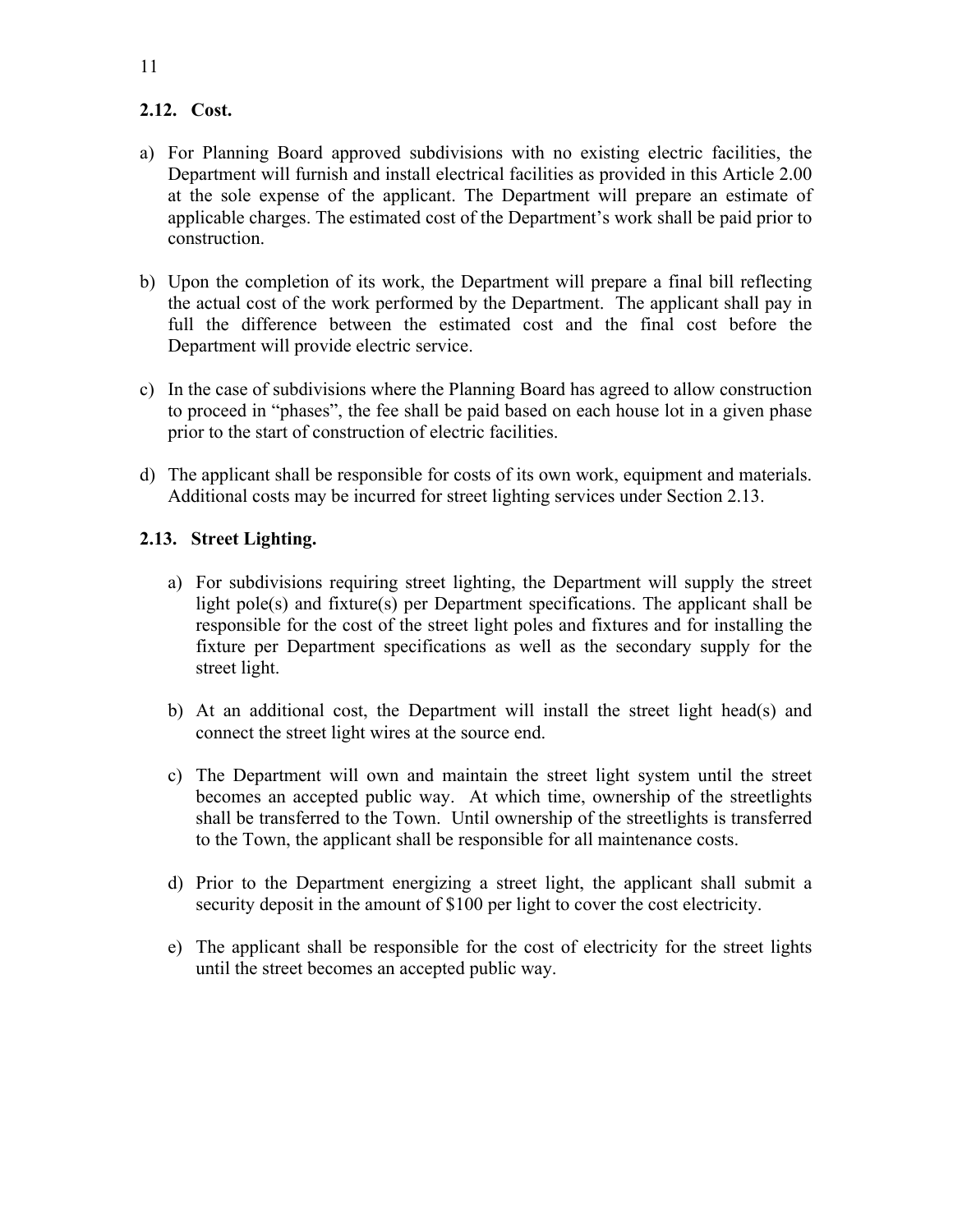#### **2.14. Agreement.**

- a) Before any work to extend electric service commences, a written agreement shall be signed by the Department and the applicant specifying all of the terms and conditions, including all charges and payment obligations, relating to the extension of electric service to the buildings or property.
- b) The Department, at its discretion, may require the applicant to post a bond to secure the applicant's obligations hereunder. The Department's General Manager shall be responsible for determining the amount and terms of the bond based on his/her review of the subdivision plans and plans for the electric layout. The General Manager shall be responsible for the establishment of the criteria of the bond and shall be responsible for the administration of the bond.

If a bond will be required, the Department shall notify the applicant in writing, and the bond shall be posted with NAED, before any work begins.

The General Manager, on a regular basis, shall provide the Board of Electric Commissioners with regular updates about the status of all bonds.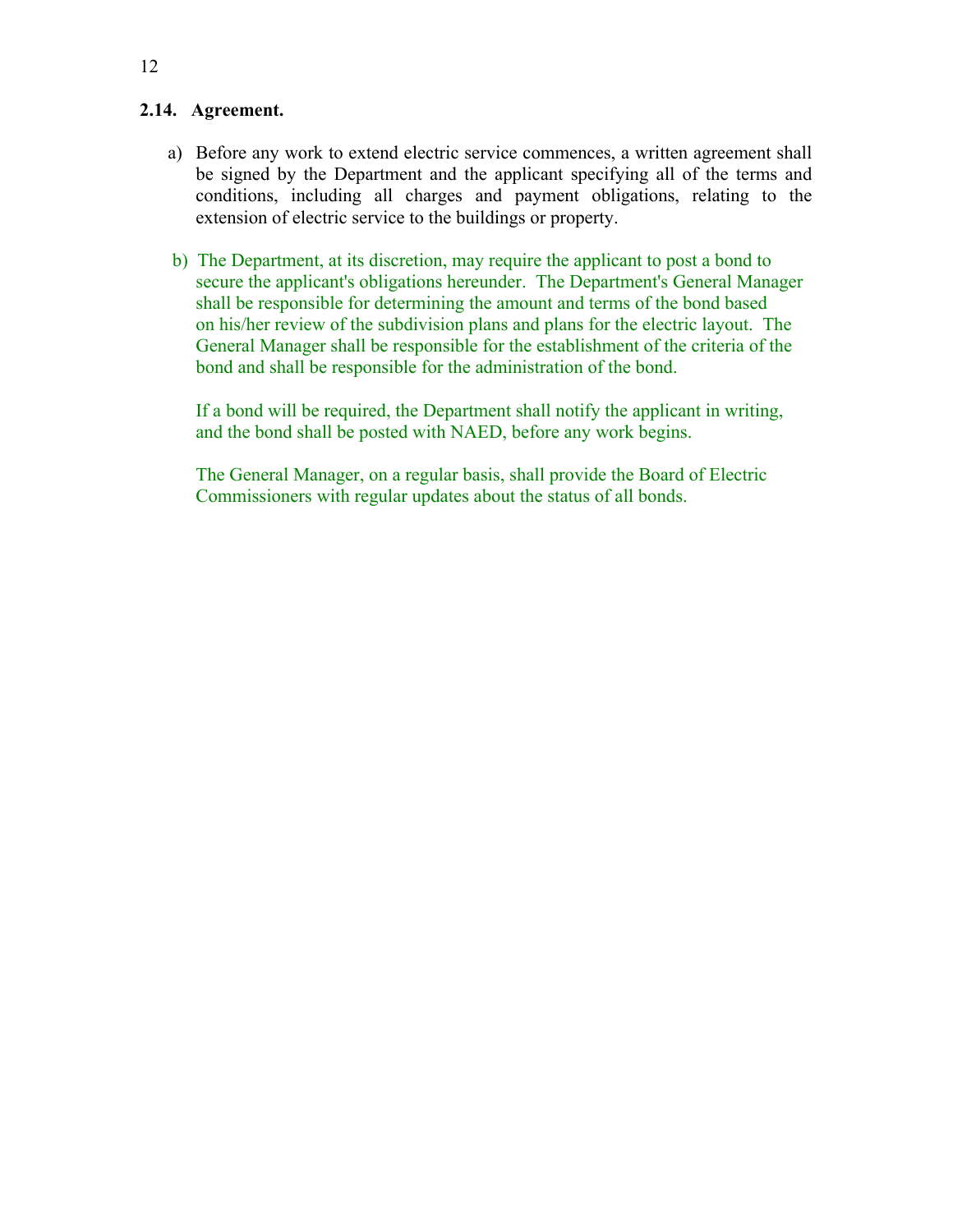### **Article 3.00 Residential Developments and Mixed Use Construction Developments Served by a Three-Phase Distribution System**

### **3.01. Purpose.**

a) Article 3.00 applies to residential and mixed-use developments that the Department, in its sole discretion, decides to serve with a three-phase distribution system. In residential and mixed use developments designated for underground utilities by the Planning Board, the Department will provide underground distribution system services under the following terms and conditions.

#### **3.02. Subdivision Plans.**

a) The applicant shall provide the Department with one electronic copy, in the Department's requested format, and one hard copy of the **subdivision plan prior to its approval.**

#### **3.03. Electrical Layout.**

a) The applicant shall be responsible for designing the electric layout and providing all proposed plans for the electric layout to the Department.

The design and related documentation of the electrical distribution system shall be subject to the review and approval of the Department. The electrical layout shall depict the electrical layout, including, but not be limited to, the approximate location of the riser pole, primary, manholes, high voltage lines, switchgear, transformer vaults, street lights, handholds, and the easement area.

#### b) REVIEW OF PLANS - GUIDELINES:

It is the policy of the department to provide three (3) project reviews of the engineering plans submitted by the applicant, without charging an applicant.

The department recommends that its reviews of the engineering plans, constitute:

- 1. A review of the preliminary plans
- 2. A review, if needed, of the plans, based upon the comments provided by the department
- 3. Final plans

The department, at its sole discretion shall determine the accuracy, responsiveness and sufficiency of the information provided by the applicant on the engineering design plans.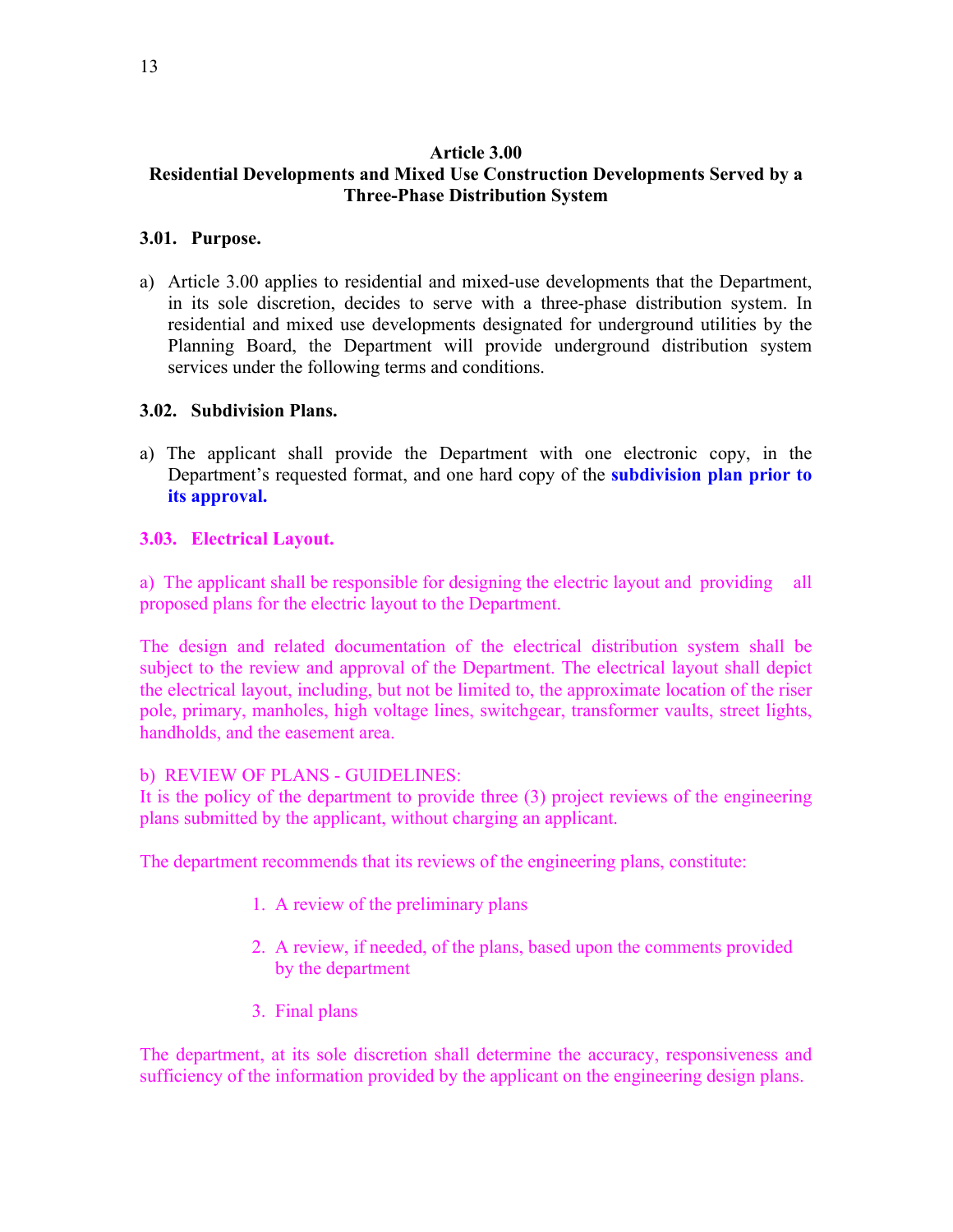If more than three (3) reviews of the project are required then the applicant shall be responsible for the department's costs relating to such review(s). The department's costs shall be determined by the General Manager and shall be predicated upon ensuring that the project plans are responsive to the department's best interests.

**NOTE:** For the purposes of information, only, each review will be different, but, as a general rule, an applicant should assume that departmental review of plans, as presented herein, will be approximately one thousand dollars (\$1,000) per review

"The Department will require that the design of the electric layout and proposed plans be reviewed and "stamped" by a Massachusetts registered professional electrical engineer."

c) An on-site meeting involving the applicant and the Department shall be conducted to review the applicant's proposed plans before NAED approval and before site work preparation can commence.

## **3.04. Site Work.**

a) The applicant shall be responsible for performing all excavation and installation of all conduit, transformer foundations, handholes and street lights as shown on the plan approved by the Department. All work shall be subject to the **inspection** and approval of the Department to **ensure consistency with the approved electrical layout and the applicable construction specifications of the Department.** 

## **3.05. Department Work.**

a) At the applicant's sole expense, the Department will install and connect all high voltage cable, transformers, and meters.

## **3.06. Department Responsibilities.**

At the applicant's sole expense, the Department will:

- provide to the applicant specifications for all materials required to be provided and installed by the applicant;
- provide and install all high voltage cable, related high voltage equipment, and meters;
- provide and install transformers;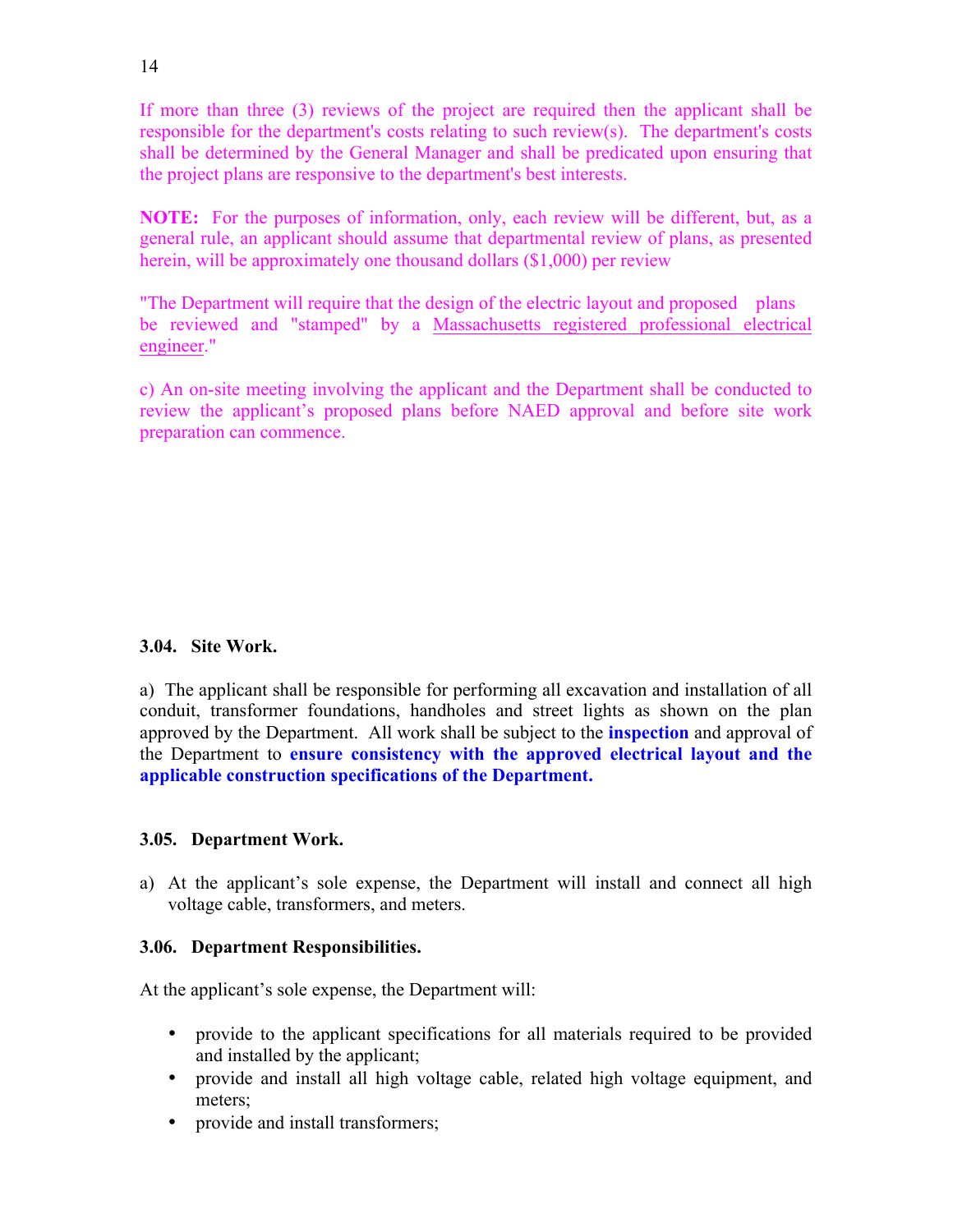- provide and install fiberglass service handhole(s);
- provide and install fiberglass transformer pad foundation(s); and
- provide and install pole line as required.

## **3.07. Applicant's Responsibilities.**

The applicant, at its sole expense, shall provide all required plans and documentation regarding the proposed electric system and shall provide and install, as per the Department's specifications:

- all necessary easements for the installation of facilities and the provision of service pursuant to Section 3.09;
- transformer vaults and/or foundations, handholes, manholes, grounding systems, and conduit including spacers, glue and pulling strings and any other appurtenances as indicated by the Department on the plan;
- secondary services and service conduit from the Department's equipment to each designated meter location;
- the high voltage conduit bank is typically 2-6" type EB 35 or schedule 40 conduits encased in 3000 PSI concrete;
- Kevlar pulling/measuring tape (1800#) in all conduits;
- 6" PVC conduit for riser pole (18" up the pole);
- 36" PVC sweep for riser pole;
- Street light pole(s) and fixture(s) (if required) (see Section 3.11); and
- transformer vaults and manholes as designated on the plan approved by the Department.

## **3.08. Trench.**

a) Before any backfilling or concrete encasement is done, trench work must be inspected **and approved in writing** by the Department. **The applicant should provide the Department at least 48 hours prior written notice, Saturdays, Sundays and legal holidays excluded,** before a Department representative will schedule a trench inspection**.** 

## **3.09. Embankments and Slopes.**

a) If a transformer or handhole location is required to be placed in an embankment, it shall be the responsibility of the applicant to clear and level an area of 10' around transformer for proper installation and to provide a retaining wall to protect the installation. Similarly, if a transformer or handhole must be placed on a down slope, the applicant shall build up and level an area suitable for a proper installation and provide an acceptable means to protect against washout.

## **3.10. Conduit System.**

a) Upon **final** inspection and acceptance by the Department, the applicant shall convey, or cause to be conveyed, to the Department ownership of the conduit system, except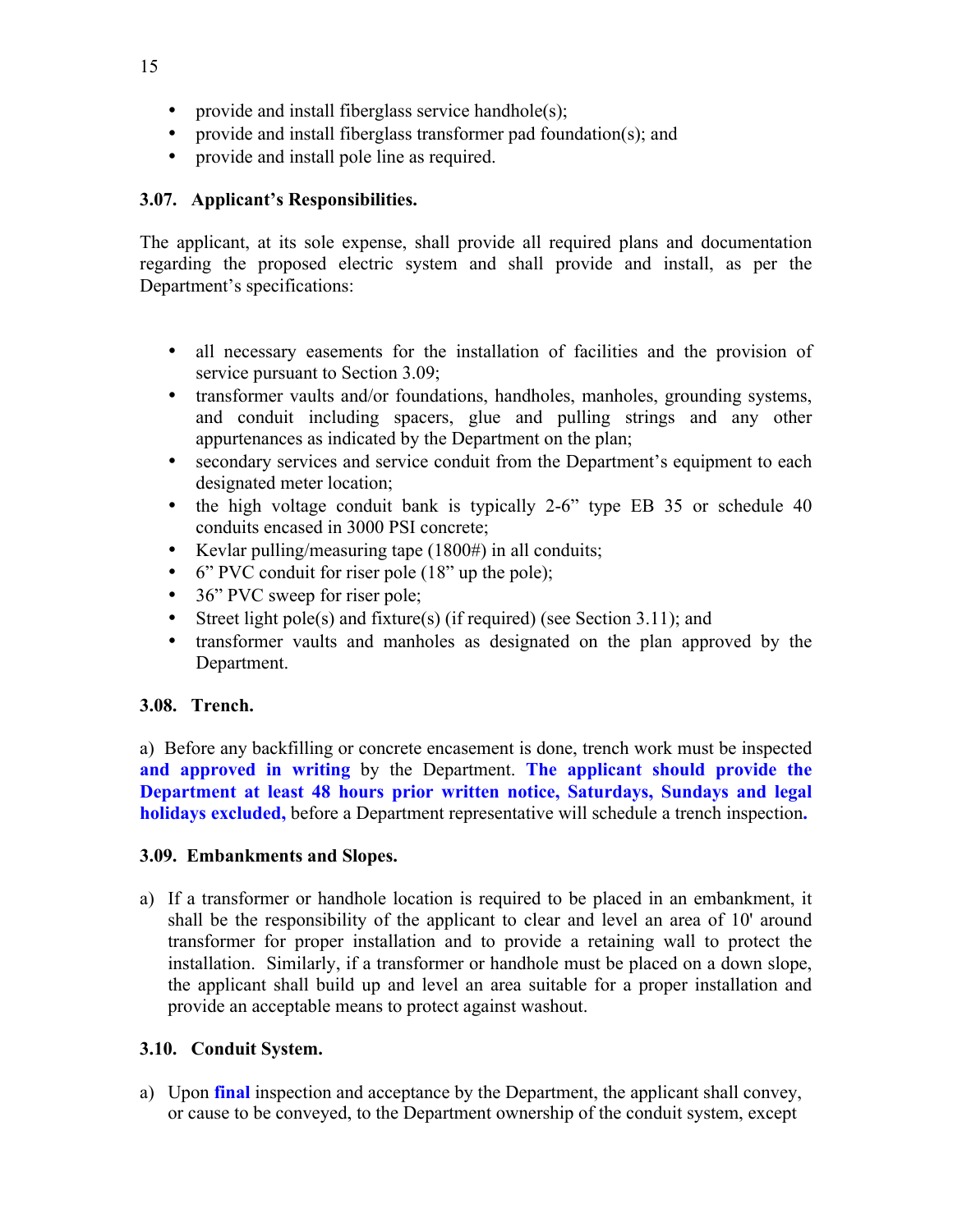for high voltage and secondary service conduit on private property. The Department reserves the right to not energize the system electrical facilities prior to the execution of a written agreement conveying such ownership of the conduit system on such terms and conditions acceptable to the Department.

## **3.11. Easement.**

- a) The applicant, at its sole expense, shall be responsible for obtaining all necessary easements for any facilities to be owned by the Department. Such easements shall grant to the Department, perpetual rights and easements free and clear of encumbrances of record, including rights to ingress and egress, to the extent the Department deems the same necessary for the safe and adequate provision of electric service, and the form and the content of such rights and easement shall be acceptable to and approved by the Department.
- b) The Department reserves the right to refuse to energize the system or install any electrical facilities prior to the Department's receipt of an easement approved by the Department. In its discretion, the Department may commence installation or energize service upon receipt of a binding notice of intent to grant an easement to the Department issued by the property owner(s) or authorized agent(s).

## **3.12. Cost.**

- a) The Department will furnish and install electrical facilities as described in this Article 3.00 at the applicant's sole expense. The applicant is responsible for the costs for all equipment, facilities and work furnished by the applicant.
- b) For work and materials provided by the Department, the Department will prepare an estimate of applicable charges.
- c) The estimated cost shall be paid by the applicant prior to construction.
- d) Upon the completion of the work, the Department will prepare a final bill reflecting the actual cost of the work performed by the Department. The applicant shall pay in full the difference between the estimated cost and the final cost before the Department will provide electric service.

## **3.13. Street Lighting.**

a) For developments requiring street lighting, the applicant shall be responsible for installing the fixtures and any secondary supply needed for the streetlights per Department specifications. At the applicant's cost, the Department will supply the streetlight pole(s) and fixture(s) per the Department's specifications and install the streetlight head(s) and connect the street light wires at the source end.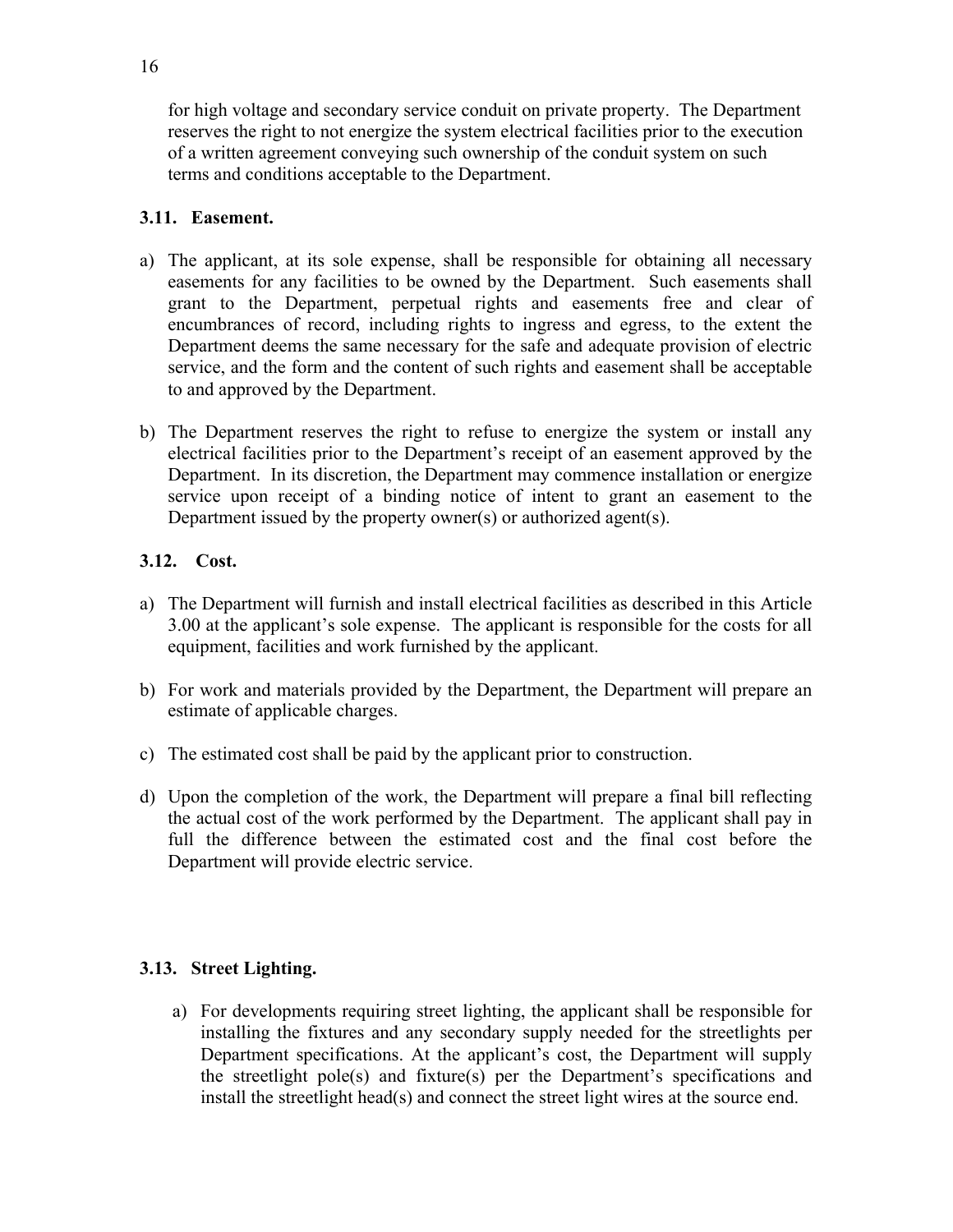- b) Prior to the Department energizing a street light, the applicant shall provide a security deposit in the amount of \$100 per light to cover charges for electricity. The applicant shall be responsible for paying the cost of electricity of the streetlights until the roadway becomes an accepted public way.
- c) The Department will own and maintain the street light system until the street becomes an accepted public way. At which time, ownership of the streetlights shall be transferred to the Town. Until ownership of the streetlights is transferred to the Town, the applicant shall be responsible for all maintenance costs.

#### **3.14. Agreement.**

- b) Before any work to extend electric service commences, a written agreement shall be signed by the Department and the applicant specifying all of the terms and conditions, including all charges and payment obligations, relating to the extension of electric service to the buildings or property.
- b) The Department, at its discretion, may require the applicant to post a bond to secure the applicant's obligations hereunder. The Department's General Manager shall be responsible for determining the amount and terms of the bond based on his/her review of the subdivision plans and plans for the electric layout. The General Manager shall be responsible for the establishment of the criteria of the bond and shall be responsible for the administration of the bond.

If a bond will be required, the Department shall notify the applicant in writing, and the bond shall be posted with NAED, before any work begins.

The General Manager, on a regular basis, shall provide the Board of Electric Commissioners with regular updates about the status of all bonds.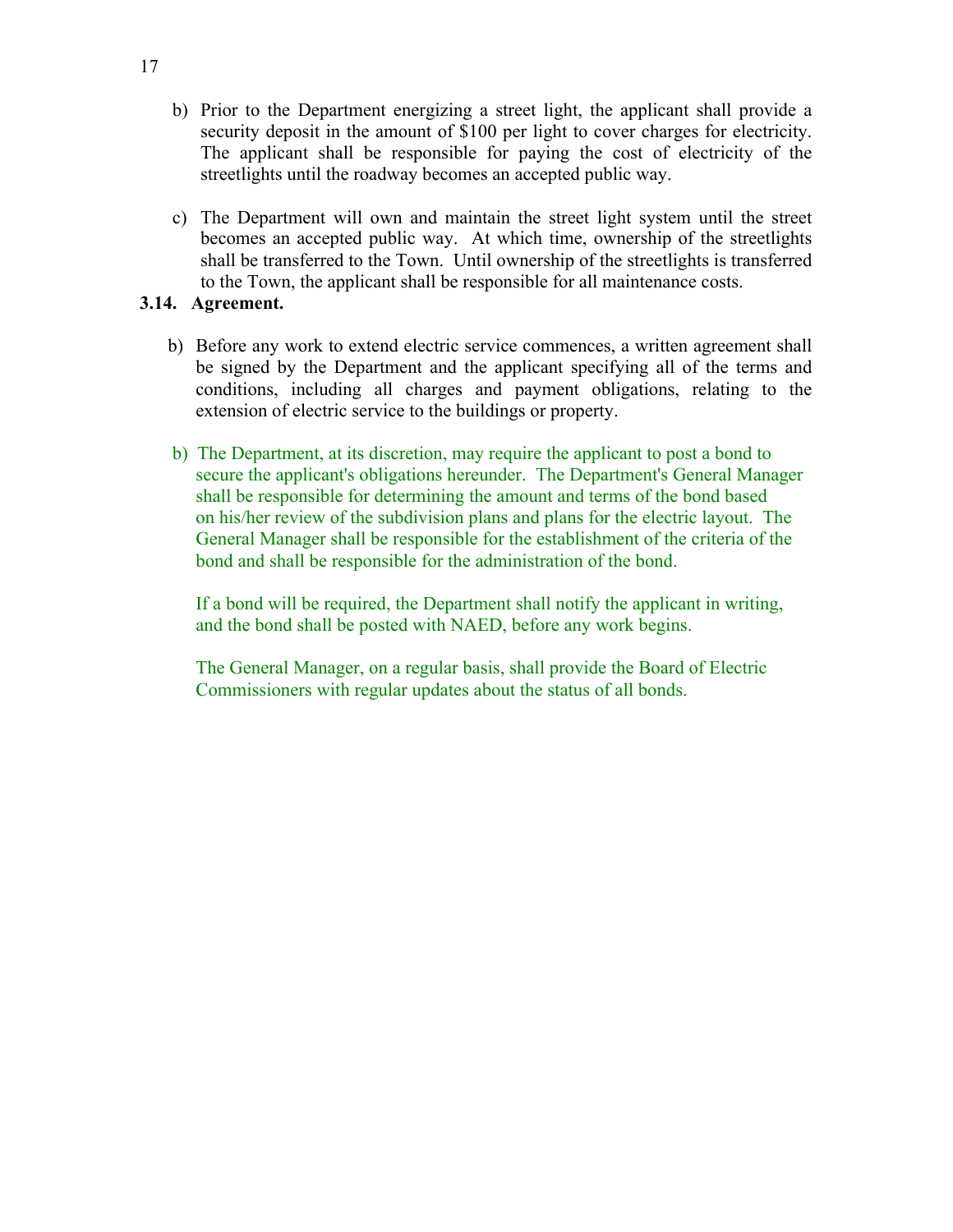## **Article 4.00 Commercial/Industrial Developments**

#### **4.01. Purpose.**

a) Applicability: The requirements of this Article 400 shall apply to commercial/industrial developments designated for underground utilities by the Planning Board. These requirements shall also apply to individual commercial and/or industrial customers new or upgraded service installations. Existing commercial and/or industrial customers increasing their service size shall follow all the applicable requirements in this booklet. In some cases, these individual commercial and/or industrial customers may be serviced from an overhead line extension, if authorized by the Department in its sole discretion.

#### **4.02. Subdivision Plans**.

a) The applicant shall provide the Department with one electronic copy, in the Department's requested format, and one hard copy of the **subdivision plan prior to its approval.**

#### **4.03. Electrical Layout.**

a) The applicant shall be responsible for designing the electric layout and providing all proposed plans for the electric layout to the Department.

The design and related documentation of the electrical distribution system shall be subject to the review and approval of the Department. The electrical layout shall depict the electrical layout, including, but not be limited to, the approximate location of the riser pole, primary, manholes, high voltage lines, switchgear, transformer vaults, street lights, handholds, and the easement area.

#### b) REVIEW OF PLANS - GUIDELINES:

It is the policy of the department to provide three (3) project reviews of the engineering plans submitted by the applicant, without charging an applicant.

The department recommends that its reviews of the engineering plans, constitute:

- 1. A review of the preliminary plans
- 2. A review, if needed, of the plans, based upon the comments provided by the department
- 3. Final plans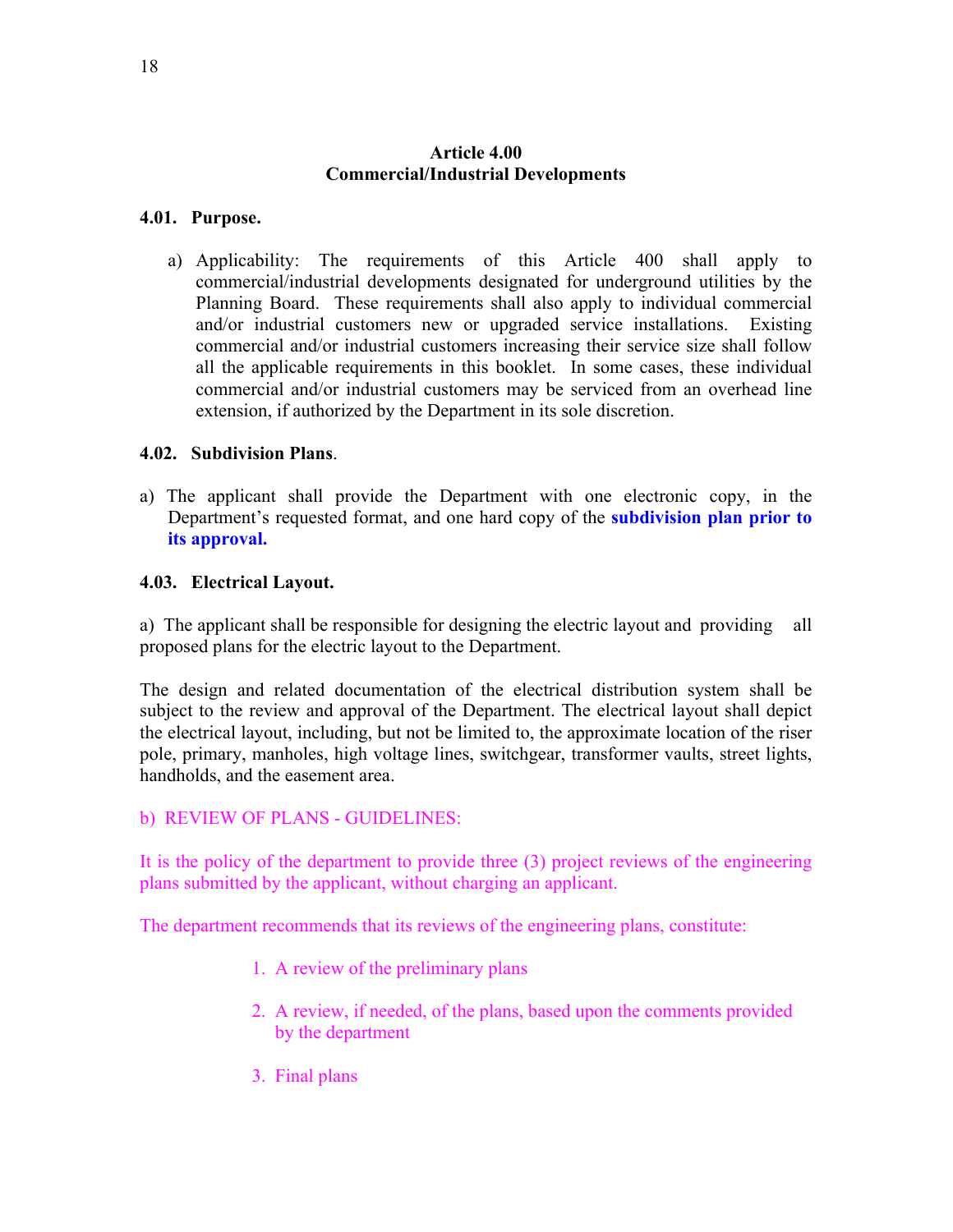The department, at its sole discretion shall determine the accuracy, responsiveness and sufficiency of the information provided by the applicant on the engineering design plans.

If more than three (3) reviews of the project are required then the applicant shall be responsible for the department's costs relating to such review(s). The department's costs shall be determined by the General Manager and shall be predicated upon ensuring that the project plans are responsive to the department's best interests.

**NOTE:** For the purposes of information, only, each review will be different, but, as a rule, an applicant should assume that departmental review of plans, as presented herein, will be approximately one thousand dollars (\$1,000) per review

"The Department will require that the design of the electric layout and proposed plans be reviewed and "stamped" by a Massachusetts registered professional electrical engineer."

c) An on-site meeting involving the applicant and the Department shall be conducted to review the applicant's proposed plans before NAED approval and before site work preparation can commence.

## **4.04. Site Work.**

- b) The applicant shall be responsible for performing all excavation and installation of all conduit, transformer foundations, handholes and street lights as shown on the plan approved by the Department. All work shall be subject to the **inspection**  and approval of the Department to **ensure consistency with the approved electrical layout and the applicable construction specifications of the Department.**
- a) For individual commercial and/or industrial customers served by an overhead line extension, the Department shall install, own and maintain the pole line, conduit and padmounts at the applicant's sole expense.

## **4.05. Department Work.**

- a) At the applicant's sole expense, the Department will install and connect all high voltage cable, transformers, and meters.
- b) For individual commercial and/or industrial customers served by an overhead line extension, the Department shall install, own and maintain the pole line at the applicant's sole expense.

## **4.06. Department Responsibilities.**

At the applicant's sole expense, the Department will:

• provide specifications for all materials required to be provided and installed by the applicant;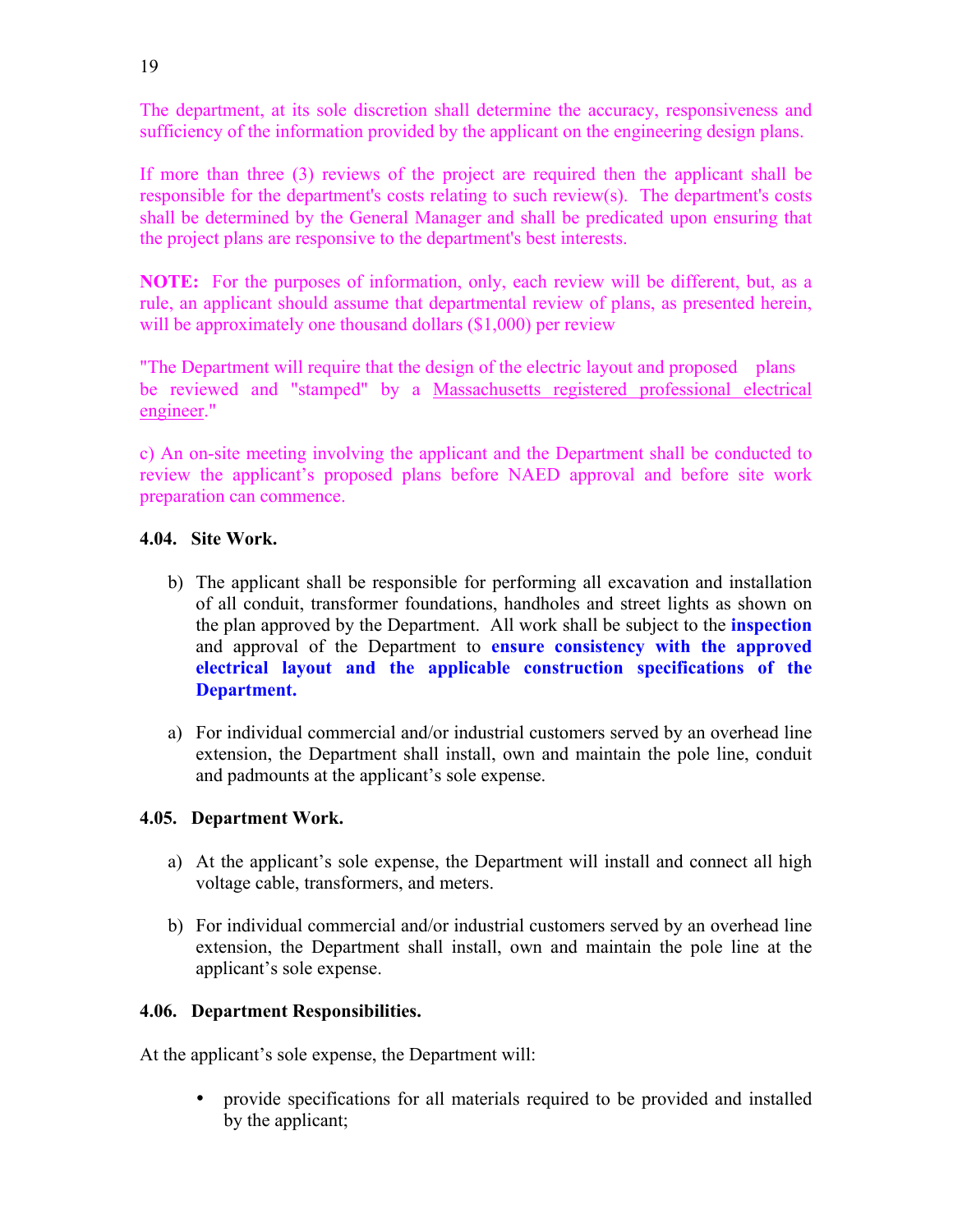- provide and install all high voltage cable, related high voltage equipment, transformers, and meters; and/or
- provide and install pole line as required.

## **4.07. Applicant's Responsibilities.**

The applicant, at its sole expense, shall provide all required plans and documentation regarding the proposed electric system and shall provide and install, as per the Department's specifications:

- all necessary easements for the installation of facilities and the provision of service pursuant to Section 4.08;
- transformer vaults and/or foundations, handholes, manholes, grounding systems, and conduit including spacers, glue and pulling strings and any other appurtenances as indicated on the plan approved by the Department;
- secondary services and service conduit from the Department's equipment to each designated meter location.;
- the high voltage conduit bank is typically 2-6" type EB 35 or schedule 40 conduits encased in 3000 PSI concrete;
- 6" PVC conduit for riser pole (18" up the pole); and
- 36" PVC sweep for riser pole.
- a) Indoor transformers, associated protective devices and switchgear necessary for the electrical service to the Customer shall be installed, owned and maintained by the Customer.
- b) The Department shall own and maintain all high voltage conduit systems, transformer foundations and grounding systems and all secondary cables and secondary conduit that are located in the public ways. When the Town accepts a public way, ownership of all facilities located therein shall automatically vest in the Department. The applicant shall be responsible for any facilities located on private property. [This provision was removed from (a) and placed into a new section (c). Need to discuss ownership of the facilities in light of Section 4.08.]

## **4.08. Trench.**

a) Before any backfilling or concrete encasement is done, trench work must be inspected **and approved in writing** by the Department. **The applicant should provide the Department at least 48 hours prior written notice, Saturdays, Sundays and legal holidays excluded,** before a Department representative will schedule a trench inspection**.** 

## **4.09. Embankments and Slopes.**

a) If a transformer or handhole location is required to be placed in an embankment, it shall be the responsibility of the applicant to clear and level an area of 10' around transformer for proper installation and to provide a retaining wall to protect the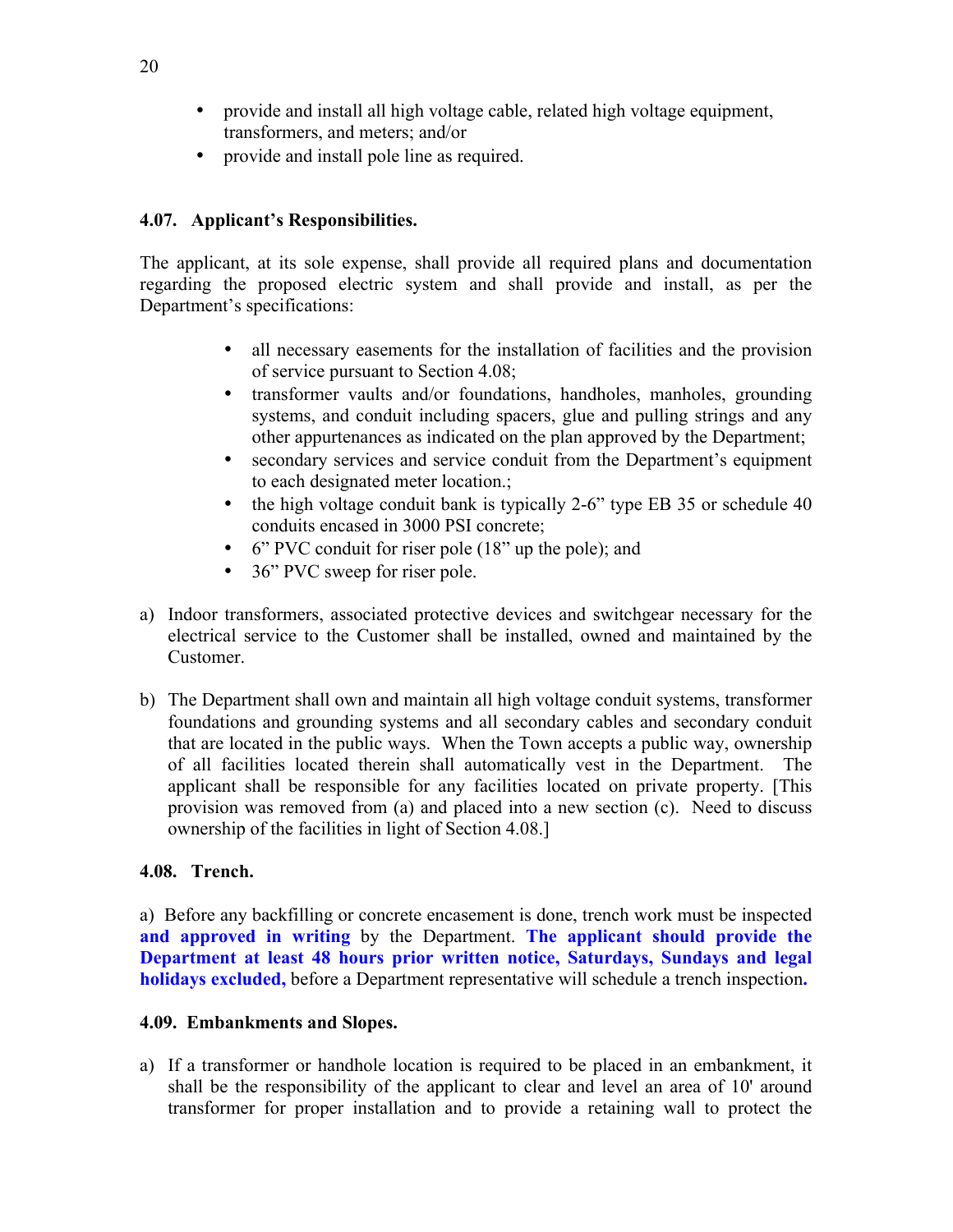installation. Similarly, if a transformer or handhole must be placed on a down slope, the applicant shall build up and level an area suitable for a proper installation and provide an acceptable means to protect against washout.

## **4.10. Conduit System and Related Facilities.**

a) Upon **final** inspection and acceptance of the conduit system by the Department, the applicant shall convey, or cause to convey, ownership of the conduit system, excluding high voltage and secondary service conduit on private property, to the Department.. The Department reserves the right to not energize the system electrical facilities prior to the execution of a written agreement conveying such ownership of the conduit system on such terms and conditions acceptable to the Department.

## **4.11. Easement.**

- a) The applicant, at its sole expense, shall be responsible for obtaining all necessary easements for the any facilities to be owned by the Department. Such easements shall grant to the Department, perpetual rights and easements free and clear of encumbrances of record, including rights to ingress and egress, to the extent the Department deems the same necessary for the safe and adequate provision of electric service, and the form and the content of such rights and easement shall be acceptable to and approved by the Department.
- b) The Department reserves the right to refuse to energize the system or install any electrical facilities prior to the Department's receipt of an easement approved by the Department. In its discretion, the Department may commence installation or energize service upon receipt a binding notice of intent to grant an easement to the Department issued by the property owner(s) or authorized agent(s).
- c) To avoid delays in receiving service connections, the Department suggests that applicants apply for service at the earliest possible date. However, the Department does not guarantee that service connections can or will be made by a specific date or within any particular timeframe. The Department encourages applicants to contact the Department if they have any questions regarding the requirements of the easements. .

## **4.12. Cost**

e) The Department will furnish and install electrical facilities as provided in this Article 4.00 at the sole expense of the applicant. The Department will prepare an estimate of applicable charges. The estimated cost of the Department's work shall be paid prior to construction.

b) Upon the completion of its work, the Department will prepare a final bill reflecting the actual cost of the work performed by the Department. The applicant shall pay in full the difference between the estimated cost and the final cost before the Department will provide electric service.